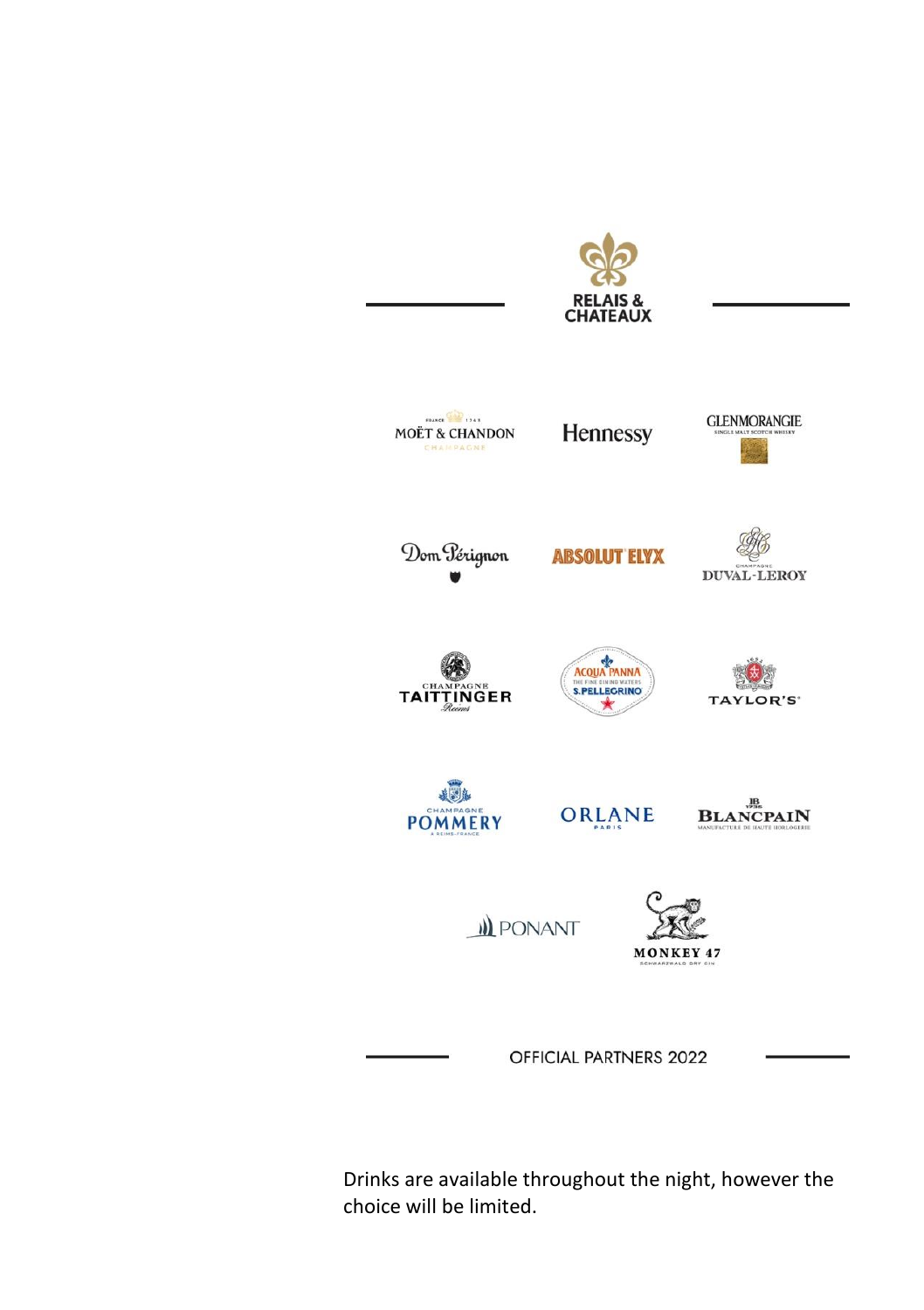# **House Champagnes and Sparkling Wines**

|                                            | 125ml  | 175ml  | <b>Bottle</b> |
|--------------------------------------------|--------|--------|---------------|
| <b>Champagne Duval-Lerov</b>               |        |        |               |
| (Brut) N.V.                                | £14.25 | £18.00 | £75.00        |
| <b>Champagne Vazart-Coquart &amp; Fils</b> |        |        |               |
| Rosé (Brut) N.V.                           | £15.25 | £19.00 | £80.00        |
| Prosecco, Villa Sandi Asolo                |        |        |               |
| Superior (Brut) DOCG                       | £9.00  | £11.00 | £39.00        |

**House White Wines**

|                               | 125ml | 175ml  | <b>Bottle</b> |
|-------------------------------|-------|--------|---------------|
| Montsablé                     |       |        |               |
| Chardonnay                    |       |        |               |
| Vin Sud Authentique           |       |        |               |
| Vin de Pays d'Oc              |       |        |               |
| <b>France, 2020</b>           | £7.00 | £8.00  | £34.00        |
| <b>Y Series</b>               |       |        |               |
| Riesling, Yalumba, Vegan Wine |       |        |               |
| <b>Barossa</b>                |       |        |               |
| Australia, 2018               | £7.50 | £8.50  | £35.00        |
| Tohu                          |       |        |               |
| Sauvignon Blanc               |       |        |               |
| Marlborough                   |       |        |               |
| New Zealand, 2020             | £9.00 | £12.00 | £40.00        |
| <b>Skouras</b>                |       |        |               |
| Moscofilero, Alepou           |       |        |               |
| Peloponnese                   |       |        |               |
| Greece, 2019                  | £8.50 | £10.50 | £38.00        |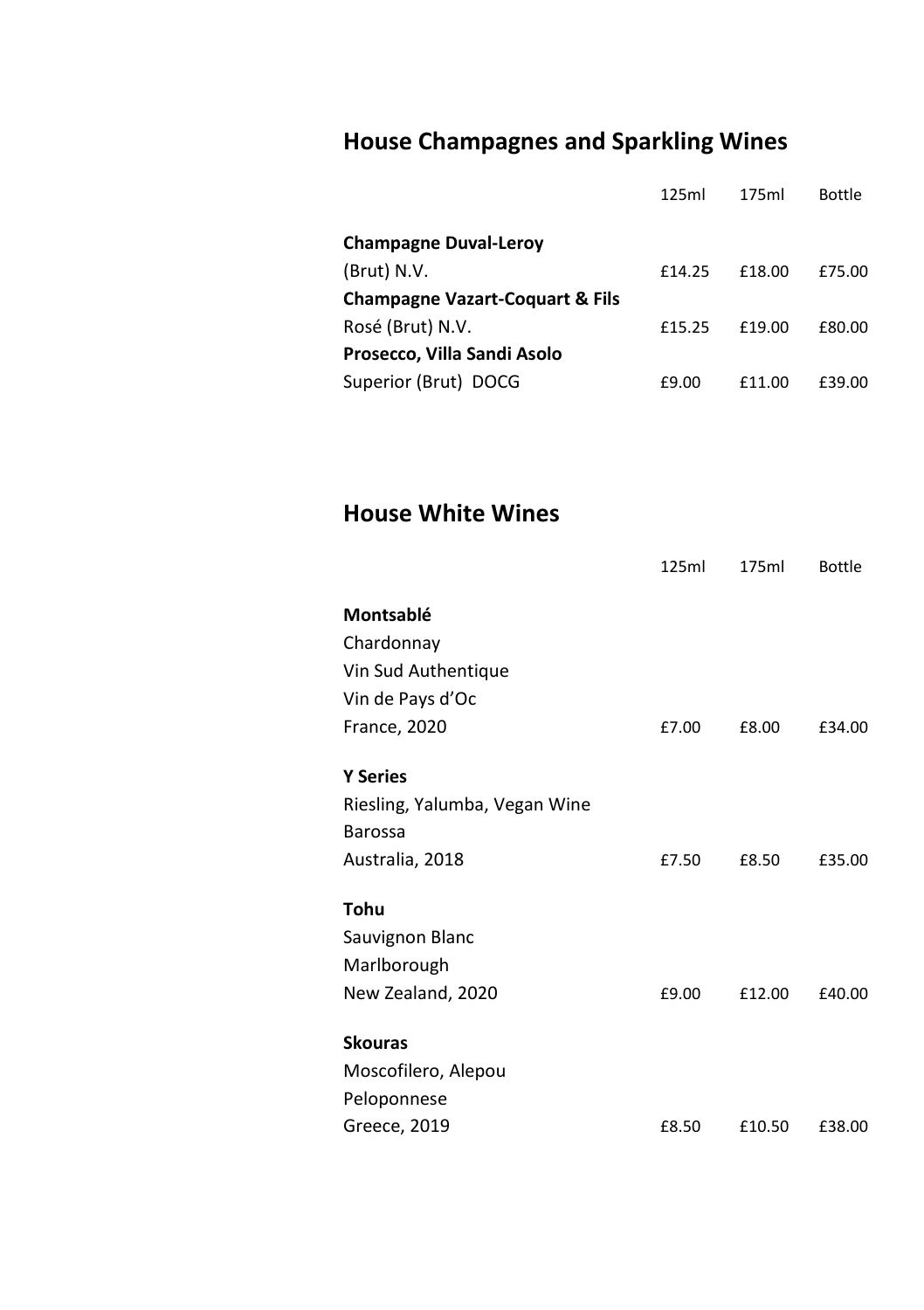# **House Rosé Wines**

|                                                                                   | 125ml  | 175ml  | <b>Bottle</b> |
|-----------------------------------------------------------------------------------|--------|--------|---------------|
| <b>Diamarine</b><br>Estandon<br>Coteaux Varois en Provence<br><b>France, 2019</b> | £7.75  | £9.00  | £36.00        |
| <b>House Red Wines</b>                                                            | 125ml  | 175ml  | <b>Bottle</b> |
| Le Charme<br>Merlot<br>Philippe Lebrun                                            |        |        |               |
| Vin de Pays d'Oc<br><b>France, 2020</b>                                           | £7.00  | £8.00  | £35.00        |
| <b>Alpataco</b><br>Malbec, Patagonia<br>Argentina, 2017                           | £8.75  | £11.00 | £40.00        |
| Patria Nueva<br>Cabernet Sauvignon, Reserve<br>Cunsó Valley                       |        |        |               |
| Chile, 2017<br>Wildsong                                                           | £7.75  | £9.25  | £40.00        |
| <b>Pinot Noir</b><br>Hawke's Bay                                                  |        |        |               |
| New Zealand, 2019                                                                 | £10.00 | £12.00 | £47.00        |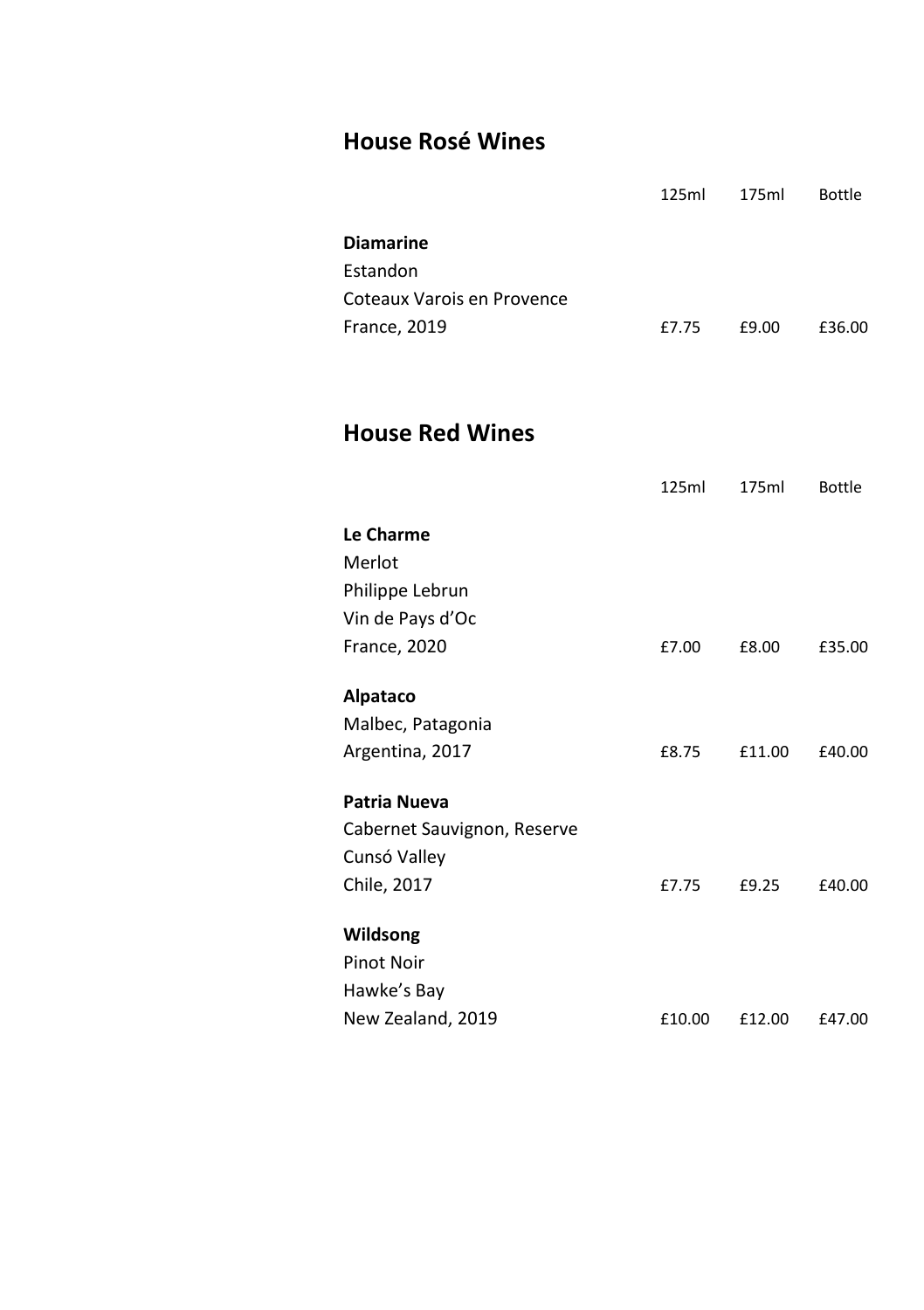# **Signature Cocktails £19.00**

#### *Princess Margaux*

Indica Spicy Rum, Amaretto, Frangelico, Lime Juice, Sugar Syrup, Ginger Ale

*Longueville's Night Cap* Whisky, Glayva, Baileys, Coffee, Cinnamon

*Goosebumps* Grey Goose Vodka, Aperol, Orange Juice, Salt, Pepper, Tabasco, Sugar Syrup

*Sinful Sippin* Sippin Just Gin, Passoã, Pineapple, Fresh Mint, Lime Purée

#### *Royal Monty*

Royal Mash Vodka, Champagne, Apple, Lemon, Honey and Thyme Infusuion, Egg White,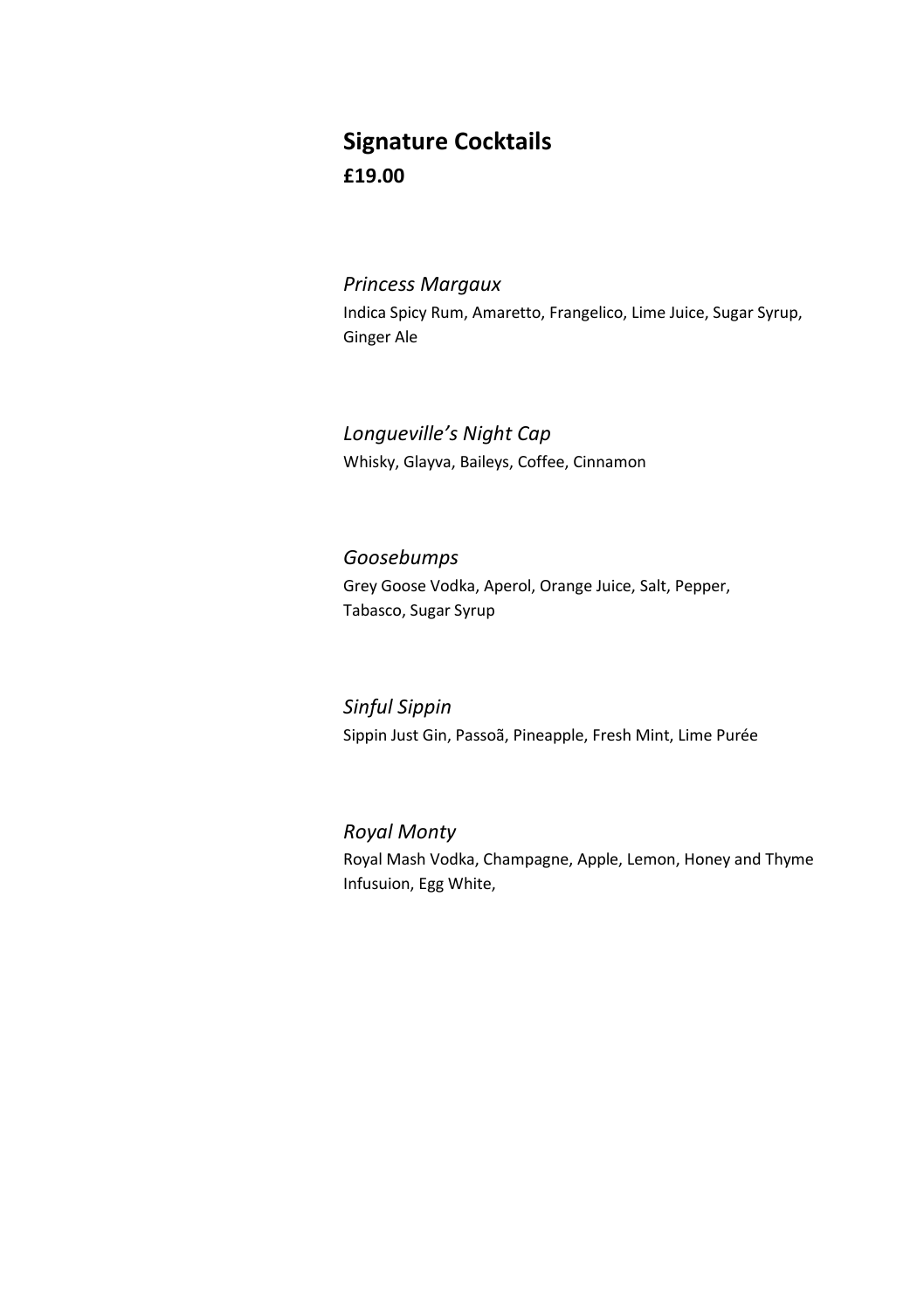# **Champagne Cocktails £22.00**

*Bellini* Peach Juice, Peach Schnapps, Champagne

*Kir Imperial* Crème de Framboise, Champagne

*Kir Royale* Cassis, Champagne

*Ritz Fizz* Champagne, Blue Curaçao, Lemon Juice, Amaretto

*Champagne Julia* Cognac, Grand Marnier, Sugar, Angostura, Champagne

*French 75* Gin, Sugar, Lemon Juice, Champagne

All Champagne cocktails are made with Champagne Duval-Leroy N.V.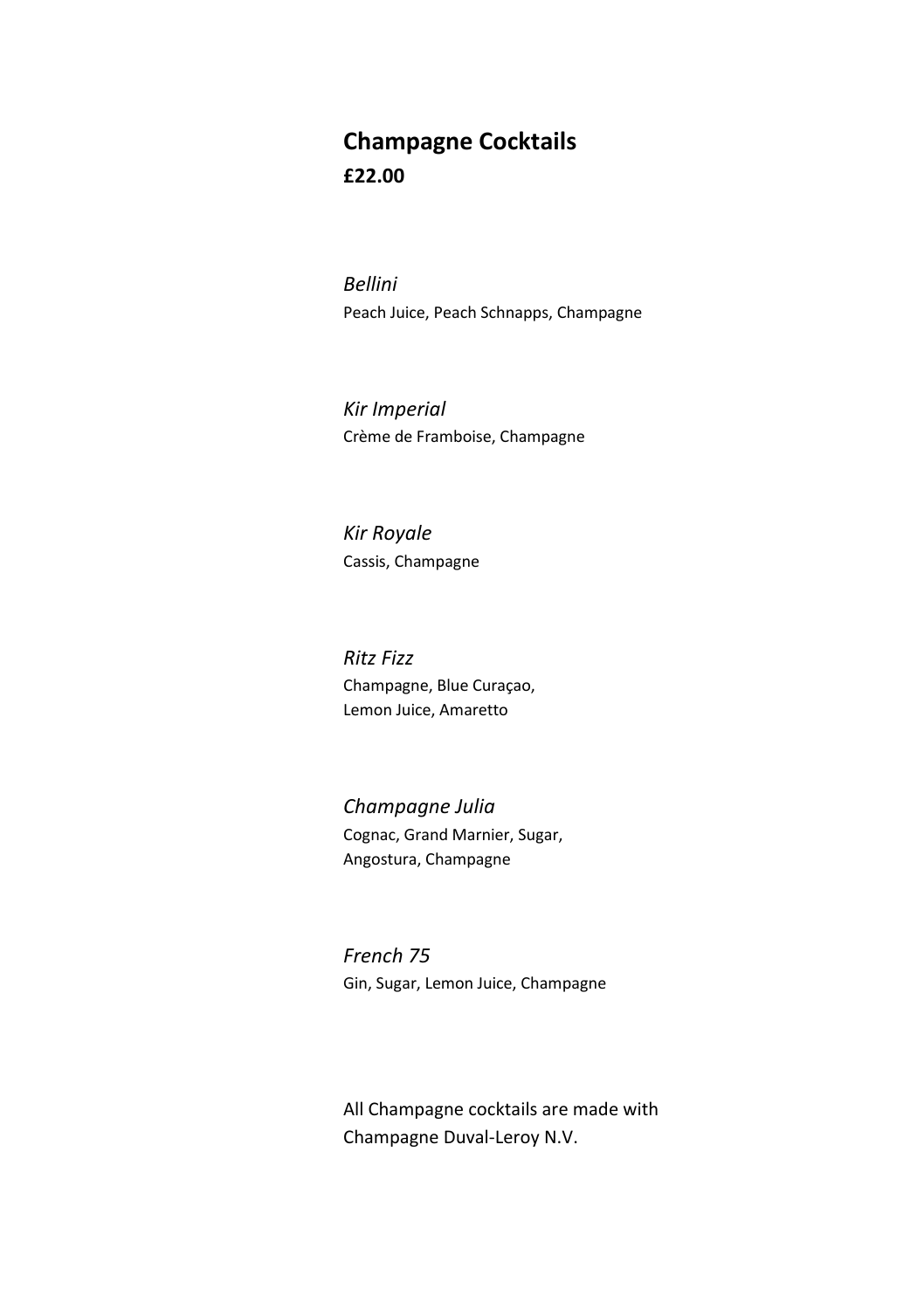### **Old Favourites £16.00**

*Margarita* Tequila Gold, Cointreau, Lime Juice

*White Lady* Gin, Cointreau, Lemon Juice

*Caipirinha* Cachaça, Sugar Syrup, Lime Juice, Brown Sugar

*Negroni* Gin, Campari, Martini Rosso

*John Collins* Bourbon, Lemon Juice, Soda, Sugar Syrup

*Dry Martini* Dry Vermouth, Gin

*Cosmopolitan* Vodka, Cointreau, Cranberry Juice, Lime Juice

*Daiquiri* White Rum, Lime Juice, Sugar Syrup

*Bloody Mary* Vodka, Tomato Juice, Cucumber, Lemon, Spices

*Old Fashioned* Bourbon, Sugar Syrup, Angostura Bitters

*Americano* Campari, Sweet Vermouth, Soda Water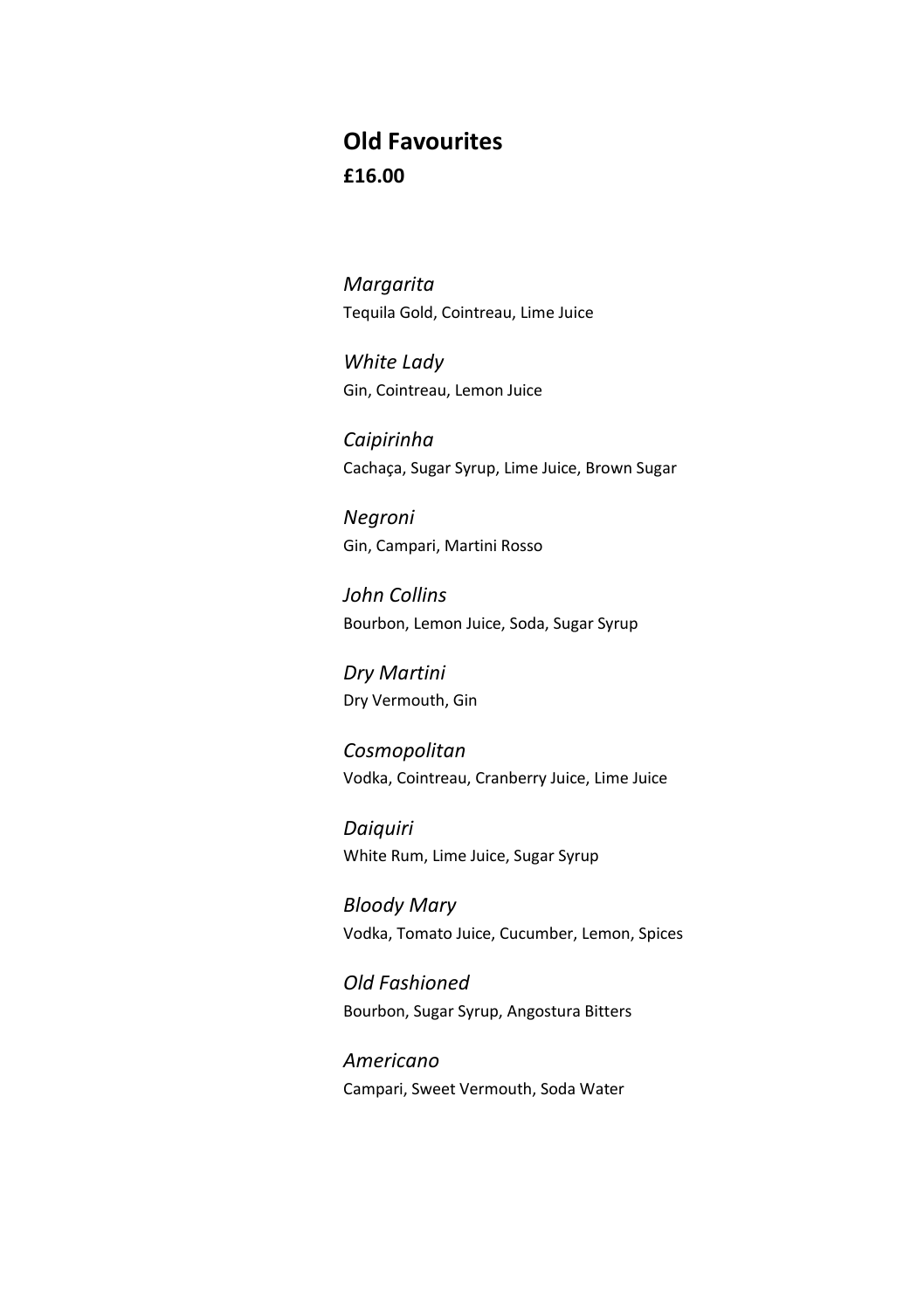## **Long Drinks and Coolers £16.00**

*Sweet Apple* Cognac, Amaretto, Apple Juice, Strawberry Liqueur

*Long Island Iced Tea* Gold Tequila, Vodka, Rum, Gin, Cointreau, Lemon Juice, Sugar Syrup, Coca Cola

*Eclipse* Jack Daniel's, Framboise, Lime Juice, Cranberry Juice, Fresh Raspberries

*Singapore Sling* Gin, Cherry Brandy, Cointreau, Lime, Pineapple , Grenadine, Benedictine, Angostura Bitters

*Manor Breeze* Tequila Gold, Cointreau, Blue Curaçao, Lime Juice, Lemonade

*Mojito* Bacardi, Fresh Mint, Lime Juice, Soda Water (optional)

*Fruit Mojito* With Seasonal Fruits

*Tequila Sunrise* Gold Tequila, Orange Juice, Grenadine

*Moscow Mule* Vodka, Lime Cordial, Angostura, Ginger Beer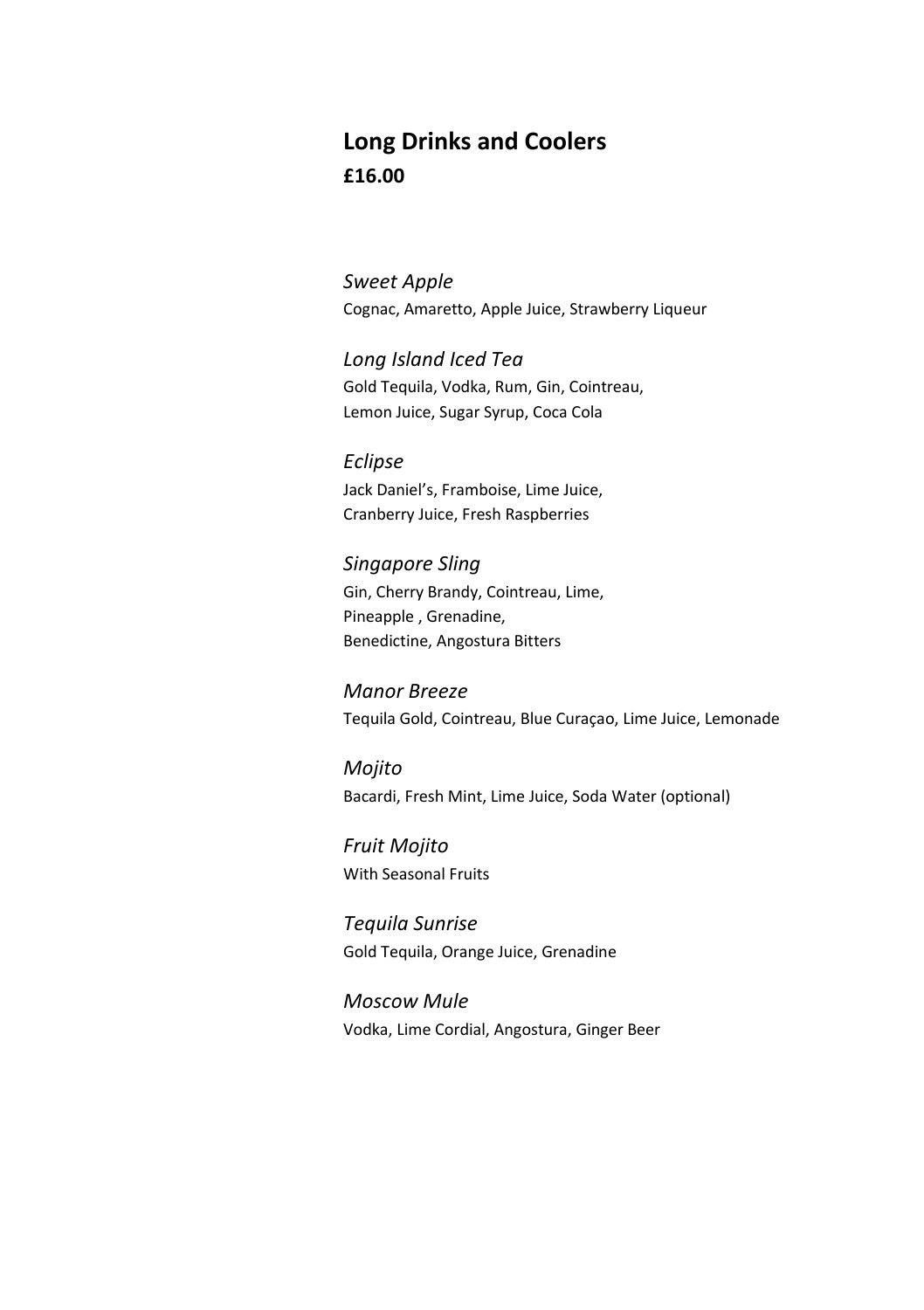#### **Speciality Gins £18.00**

*Hendrick's* (41.4%) Pink Grapefruit, Pink Pepper, Cucumber

*Monkey 47* (47%) Berries, Fresh Mint, Lime

*Tanqueray* (43.1%) Orange, Ginger, Basil

*Tanqueray Nº10* (47.3%) Pink Grapefruit, Anise Flower

*Sippin* (42%) Grapes, Rosemary

*Salcombe* (41.4%) Apple, Pink Pepper

All speciality gins are served in double measures (50ml) and with flavoured tonic water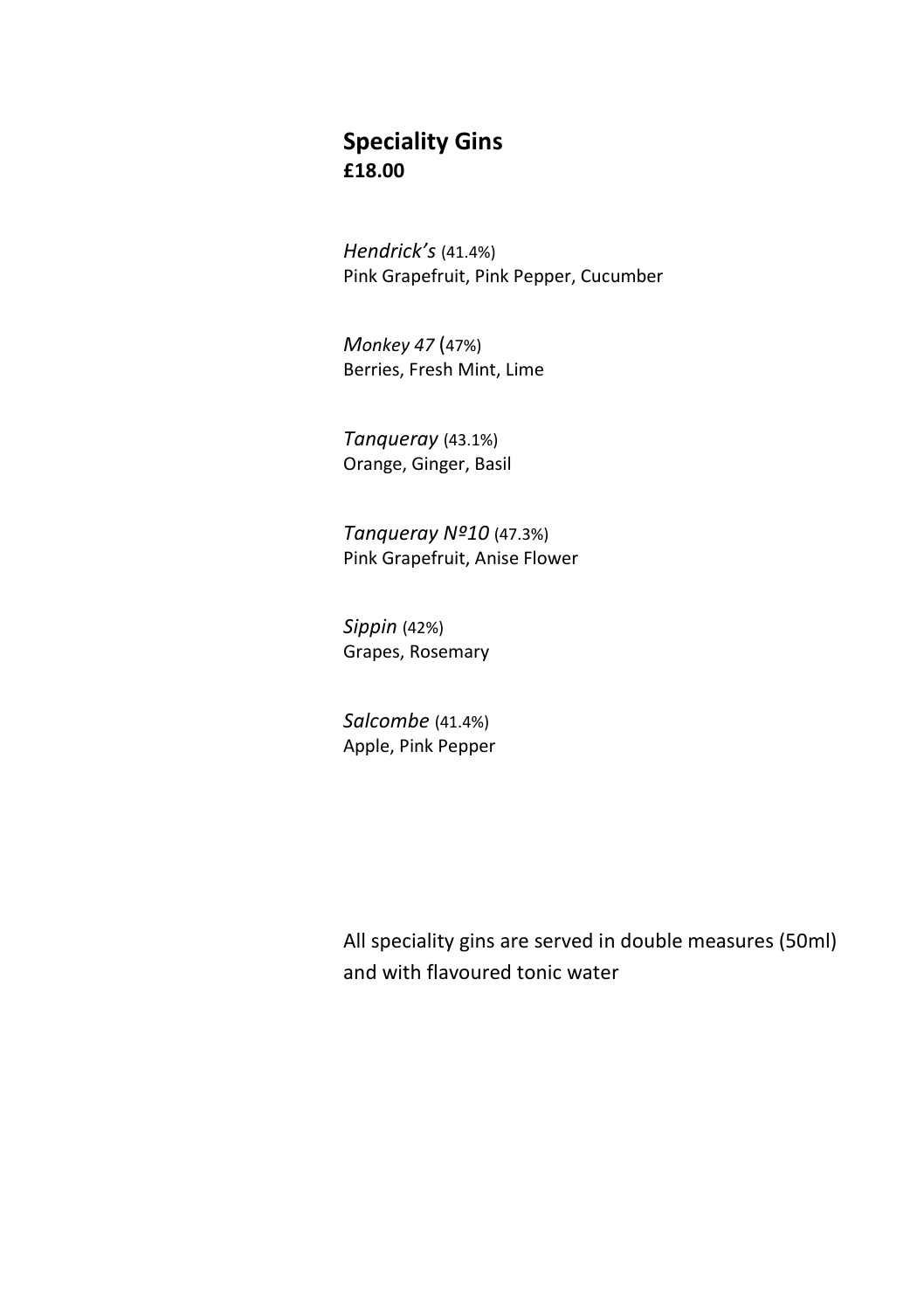# **After Dinner Cocktails £19.00**

*Longueville's Treat* Kahlua, Baileys, Jersey Milk, Banana, Chocolate

*Angel's Treat* Dark Rum, Amaretto, Jersey Cream, Cinnamon

*Brandy Alexander* Brandy, Crème de Cacao, Jersey Cream, Nutmeg

*Sweet Caroline* Baileys, Frangelico, Amaretto Cream Velvet, Dark Chocolate

*Espresso Martini* Vodka, Kahlua, Frangelico, Coffee, Sugar Syrup

*Grasshopper* Green Crème de Menthe, White Crème de Cacao, Jersey Cream, Chocolate

*White Russian* Vodka, Kahlua, Jersey Cream, Coffee Beans

*Sweet Dream* Frangelico, Amaretto, Baileys, Chocolate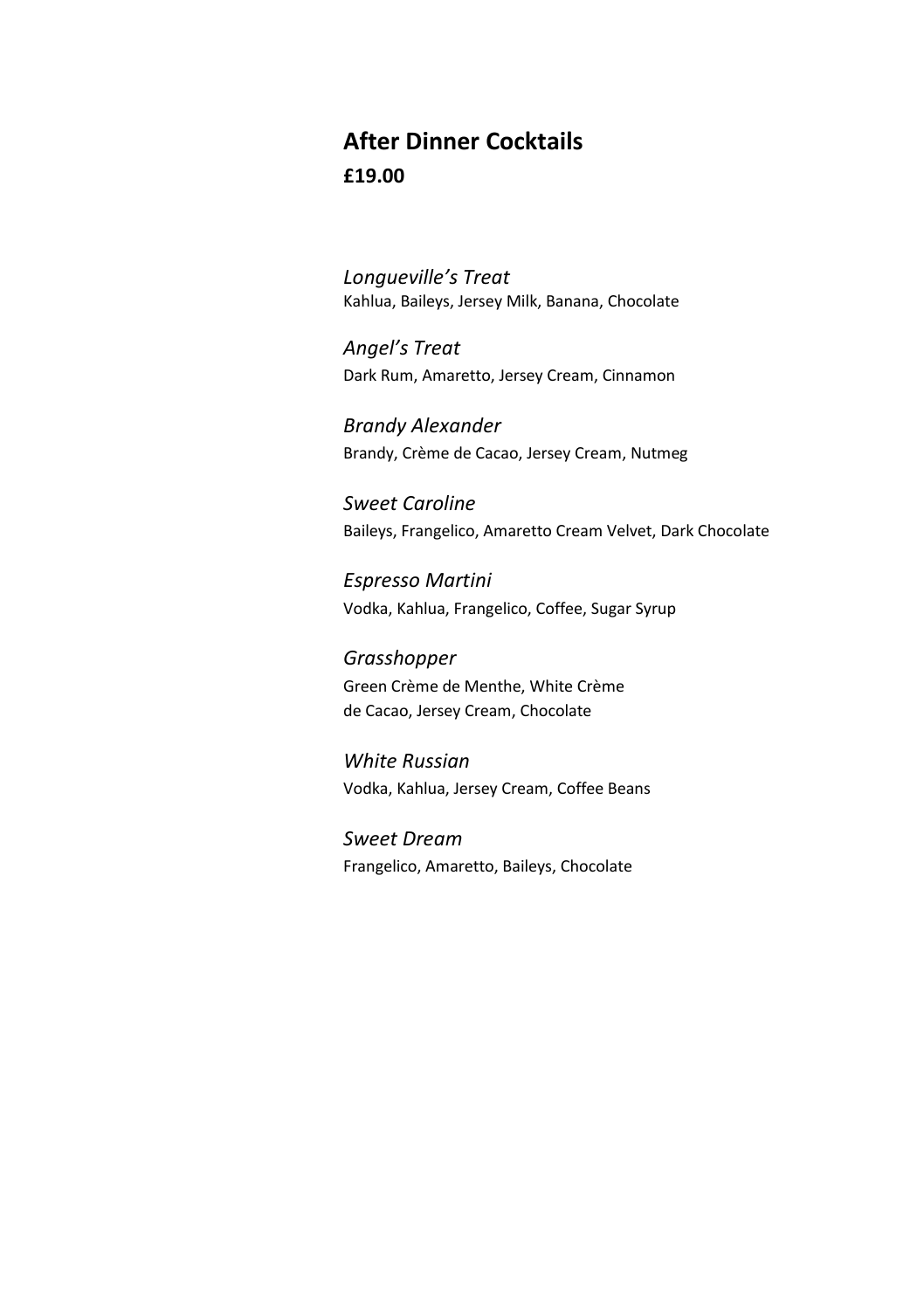## **Non-Alcoholic Cocktails £12.00**

#### *Frozen Fruit Daiquiri*

Strawberries, Banana, or choice of fruits in season, Lemon Juice

*Cinderella* Orange Juice, Pineapple, Bitter Lemon, Grenadine

*Peach Magnifico* Peach Juice, Mango Juice, Ginger Ale

*Bora-Bora* Pineapple Juice, Ginger Ale, Grenadine, Lime Juice

*Passion Cooler* Pineapple Juice, Mango Juice, Orange Juice, Passion Juice, Banana

*Prohibition Punch* Apple Juice, Lemon Juice, Sugar Syrup, Ginger Ale

*Flamingo* Cranberry Juice, Pineapple Juice, Lemon Juice, Soda

*Virgin Mojito* Lemonade, Lime, Fresh Mint, Lime Cordial

*Virgin Mary* Tomato Juice, Celery Stick, Cucumber, Worcestershire Sauce, Lemon, Pink and Black Pepper, Tabasco, Salt

*Tropical Manor* Fresh Pineapple, Mango and Passion Fruit Purée, Fresh Mint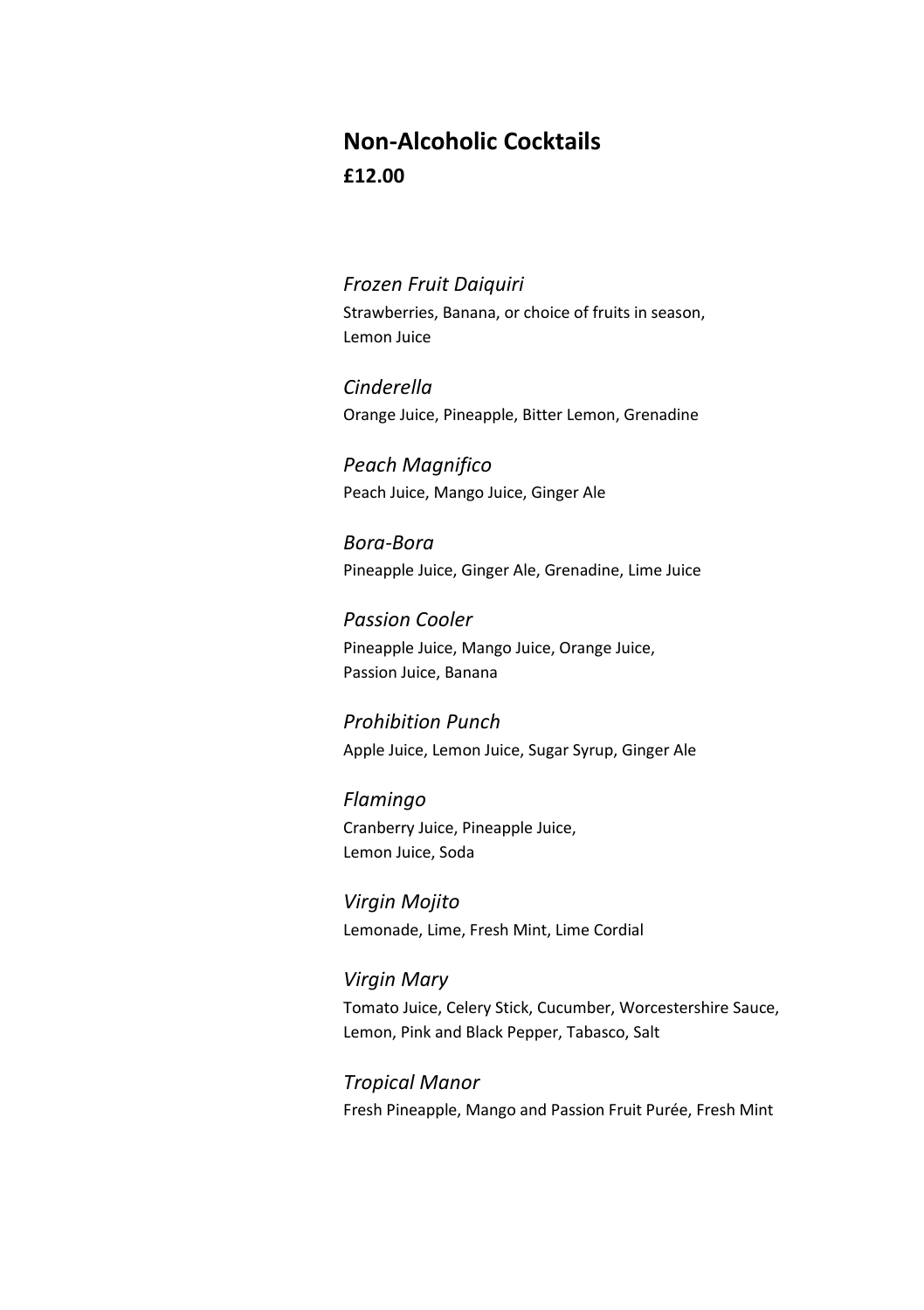## **Speciality Coffees £12.00**

*Longueville's Special* Coffee, Kahlua, Galliano, Jersey Cream

*Irish Coffee* Coffee, Irish Whisky, Jersey Cream

*Calypso Coffee* Coffee, Tia Maria, Jersey Cream

*French Coffee* Coffee, Cognac, Jersey Cream

*Scotch Coffee* Coffee, Scotch Whisky, Jersey Cream

*Jersey Coffee* Coffee, Local Spicy Rum, Jersey Cream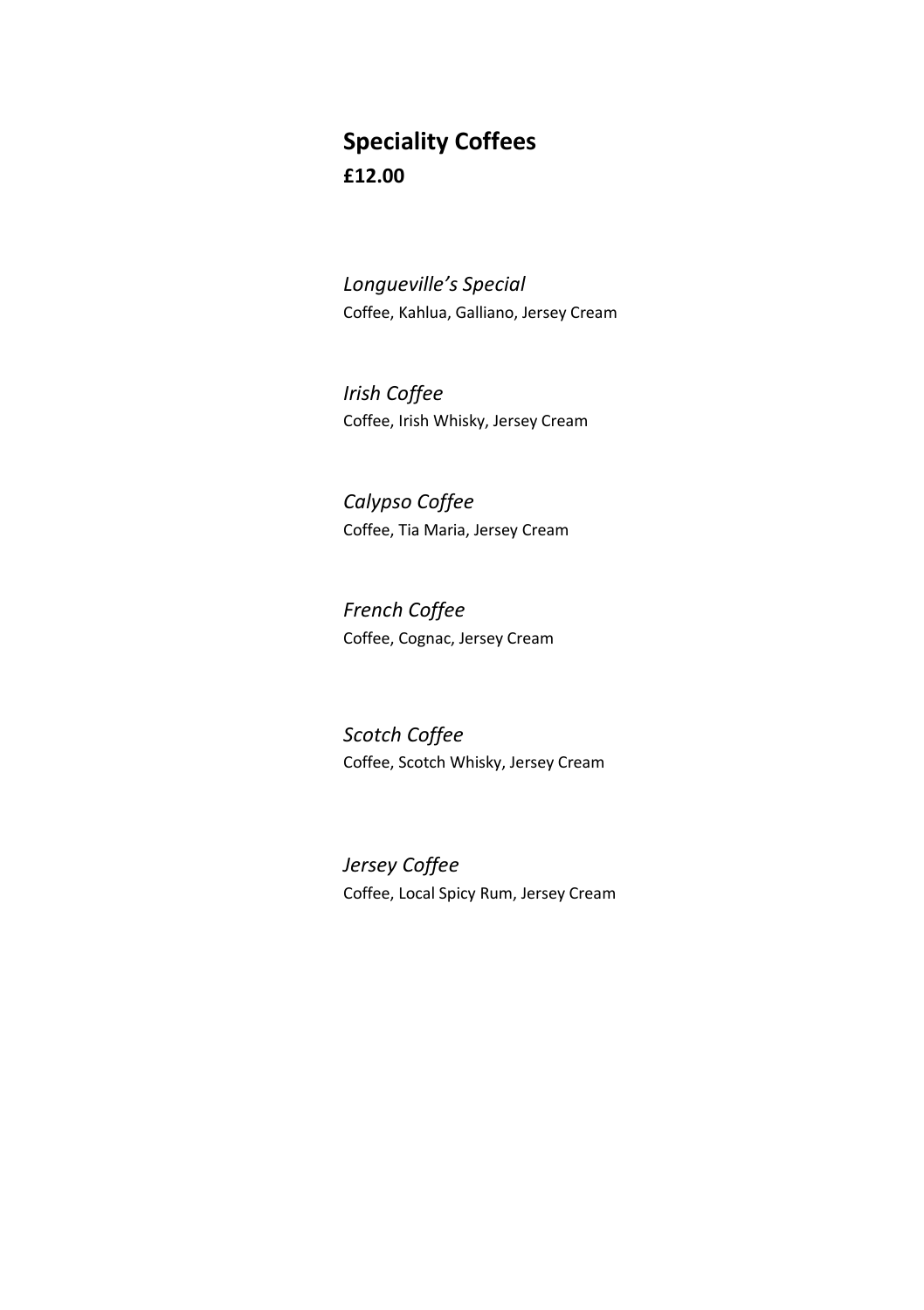| Whisky – Scotch                   |         | 25ml   |
|-----------------------------------|---------|--------|
| Grant's                           | (40%)   | £5.00  |
| Bell's                            | (40%)   | £5.00  |
| Famous Grouse                     | (40%)   | £5.00  |
| <b>Teachers</b>                   | (40%)   | £5.00  |
| J.B.                              | (40%)   | £5.00  |
| Johnnie Walker Red Label          | (40%)   | £5.00  |
| <b>Premium Scotch</b>             |         | 25ml   |
| Johnnie Walker Black Label 12 Yrs | (40%)   | £7.50  |
| Chivas Regal 12 Yrs               | (40%)   | £6.50  |
| Haig Club - Single Grain          | (40%)   | £8.00  |
| Whiskey – Irish                   |         | 25ml   |
| Jameson                           | (40%)   | £5.50  |
| <b>Bushmills Black Bush</b>       | (40%)   | £5.50  |
| <b>Bushmills 10 Yrs Malt</b>      | (40%)   | £6.50  |
| Whisky - Canadian                 |         | 25ml   |
| Canadian Club                     | (40%)   | £5.00  |
| Sam Barton 5 Yrs                  | (40%)   | £5.00  |
| <b>Whiskey - American</b>         |         | 25ml   |
| <b>Four Roses</b>                 | (40%)   | £5.00  |
| Jack Daniel's                     | (40%)   | £5.00  |
| Wild Turkey Rare Breed            | (40.5%) | £6.00  |
| Maker's Mark                      | (45%)   | £6.50  |
| Whisky - Japanese                 |         | 25ml   |
| Hakushu Single Malt Reserve       | (43%)   | £9.00  |
| Suntory Yamazaki Malt 12 Yrs      | (43%)   | £14.50 |
|                                   |         |        |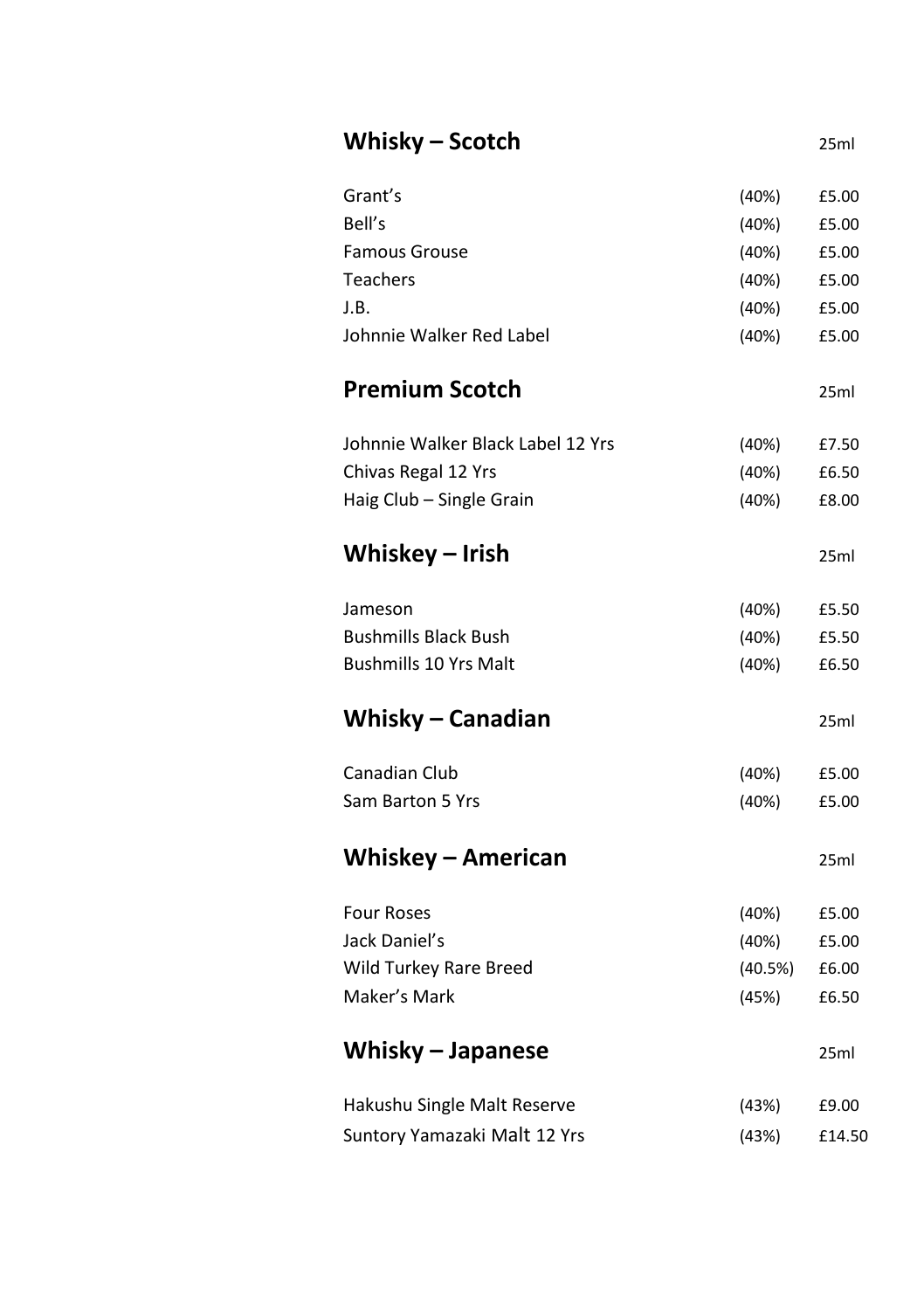| <b>Single Malt Selection</b>    |         | 25ml   |
|---------------------------------|---------|--------|
| Glenfiddich 12 Yrs (Speyside)   | (40%)   | £6.00  |
| Glenfiddich 26 Yrs (Speyside)   | (43%)   | £42.00 |
| Cragganmore 12 Yrs (Speyside)   | (40%)   | £7.50  |
| Dalwhinnie 15 Yrs (Speyside)    | (43%)   | £7.50  |
| The Balvenie 12 Yrs (Speyside)  | (40%)   | £7.50  |
| The Balvenie 14 Yrs (Speyside)  | (43%)   | £9.00  |
| Glenfarclas 15 Yrs (Speyside)   | (46%)   | £10.00 |
| Glenfarclas 25 Yrs (Speyside)   | (43%)   | £25.00 |
| Glenfarclas 40 Yrs (Speyside)   | (46%)   | £60.00 |
| Glenmorangie 10 Yrs (Highland)  | (40%)   | £6.00  |
| Glenmorangie Signet (Highland)  | (46%)   | £25.00 |
| Oban 14 Yrs (Highland)          | (43%)   | £8.00  |
| Highland Park 12 Yrs (Highland) | (40%)   | £7.50  |
| Old Pulteney 12 Yrs (Highland)  | (40%)   | £7.50  |
| Glenkinchie 12 Yrs (Lowland)    | (43%)   | £7.00  |
| Lagavulin 16 Yrs (Hebrides)     | (43%)   | £9.00  |
| Talisker 10 Yrs (Hebrides)      | (45.8%) | £8.00  |
| Laphroaig 10 Yrs (Hebrides)     | (40%)   | £7.50  |
| Isle of Jura 12 Yrs (Jura)      | (40%)   | £7.50  |
| Isle of Jura 16 Yrs (Jura)      | (40%)   | £9.00  |
| Isle of Jura 18 Yrs (Jura)      | (44%)   | £11.00 |
| Muckle Flugga (Shetland)        | (40%)   | £12.00 |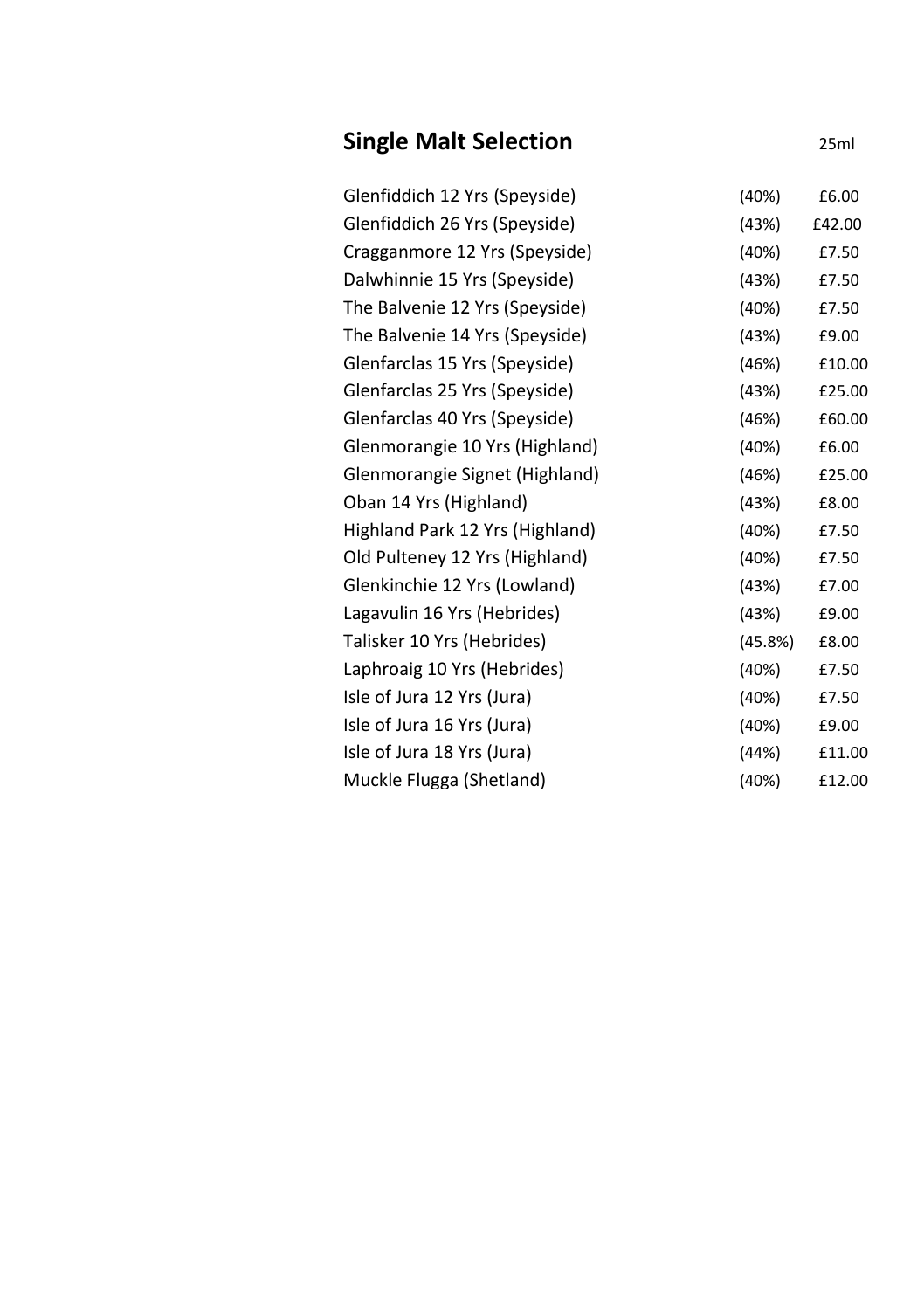| <b>Cognac Selection</b>        |           | 25ml         |
|--------------------------------|-----------|--------------|
| Courvoisier V.S.               | (40%)     | £5.00        |
| Courvosier X.O.                | (40%)     | £14.00       |
| <b>Hennessy Paradis</b>        | (40%)     | £40.00       |
| Rémy Martin V.S.O.P.           | (40%)     | £7.00        |
| Rémy Martin X.O.               | (40%)     | £20.00       |
| Rémy Martin 'Louis XIII'       | (40%)     | £90.00       |
| Delamain X.O.                  | (40%)     | £9.00        |
| Delamain Reserve de la Familie | (43%)     | £55.00       |
| Camus X.O.                     | (40%)     | £15.00       |
| Armagnac                       |           | 25ml         |
| Samalens V.S.O.P.              | (40%)     | £5.00        |
| Samalens 8 Yrs                 | (40%)     | £6.50        |
| Samalanc 17 Vrc                | $(100\%)$ | <b>FR UU</b> |

| Samalens 12 Yrs                          | (40%) | £8.00  |
|------------------------------------------|-------|--------|
| Samalens 15 Yrs                          | (40%) | £10.00 |
| Marquis de Montesquiou "Cuvée Louis 1er" | (40%) | £24.00 |
| J. Goudoulin 1965                        | (40%) | £30.00 |
| J. Goudoulin 1946                        | (40%) | £50.00 |

# **Calvados** 25ml

| Berneroy V.S.O.P.                      | (40%) | £6.00  |
|----------------------------------------|-------|--------|
| Berneroy X.O.                          | (40%) | £10.00 |
| Château du Breuil 12 Yrs               | (41%) | £8.50  |
| Michel Hubert, Calvados du Pays d'Auge |       |        |
| Les Vergers de la Morinière 2002       | (42%) | £12.00 |

Liqueurs from £4.50 (25ml)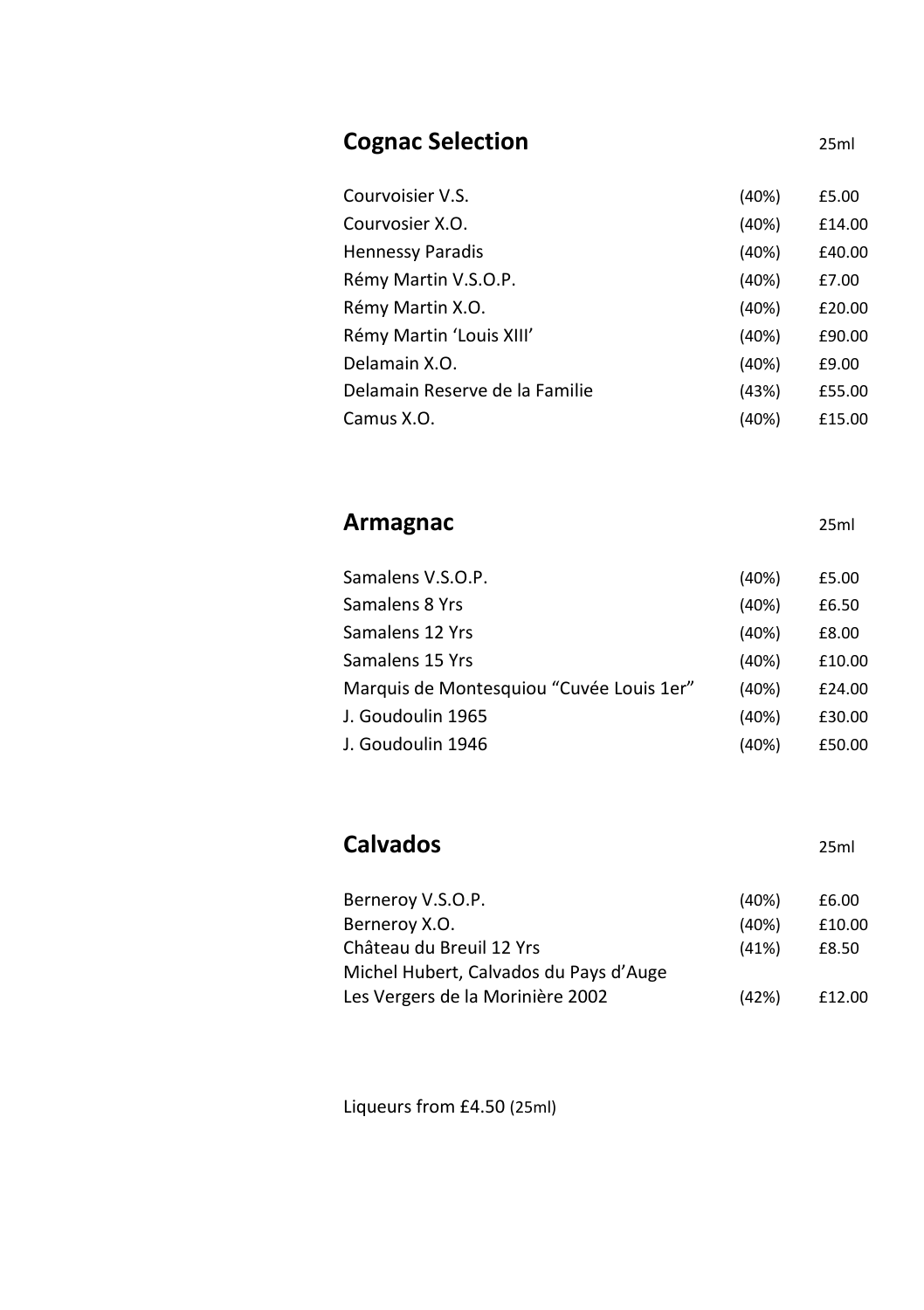| Grappa                                              |         | 25ml              |
|-----------------------------------------------------|---------|-------------------|
| Grappa di Moscato Moscavato                         | (40%)   | £6.00             |
| Grappa Gran Moscato, Bocchino<br>Grappa di Amarone  | (40%)   | £6.00             |
| della Valpolicella Tommasi                          | (43%)   | £6.00             |
| Grappa di Barolo Marchesi di Barolo                 | (42%)   | £10.00            |
| <b>Brandy/Eaux de Vie</b>                           |         | 25ml              |
| Archers – Peach Schnapps                            | (23%)   | £5.00             |
| Kirsch M. Windholz                                  | (45%)   | £7.00             |
| Vieille Mirabelle - J. Metté                        | (45%)   | £7.00             |
| Vieille Prune - J. Metté                            | (45%)   | £7.00             |
| Jersey Apple Brandy                                 | (40%)   | £6.00             |
|                                                     |         |                   |
|                                                     |         | 50 <sub>mls</sub> |
|                                                     | (17%)   | £4.50             |
| Caperitif                                           | (17.5%) | £4.50             |
| Dubonnet Gold                                       | (16%)   | £4.50             |
| Dubonnet Blanc (Rouge)                              | (14.8%) | £5.00             |
| <b>Aperitifs/Bitters</b><br>Lillet<br>Martini Rosso | (15%)   | £5.50             |
| Martini Bianco                                      | (14.7%) | £5.50             |
|                                                     | (18%)   | £5.50             |
| <b>Noilly Prat</b><br>St. Raphael Gold              | (16%)   | £4.50             |
| Cinzano Rosso                                       | (15%)   | £5.50             |
| Cinzano Bianco                                      | (15%)   | £5.50             |
| Stones Green Ginger Wine                            | (13.5%) | £4.50             |
| Campari                                             | (25%)   | £5.50             |
| Pernod                                              | (40%)   | £5.50             |
| Ricard                                              | (45%)   | £5.50             |
| Fernet Branca                                       | (40%)   | £5.50             |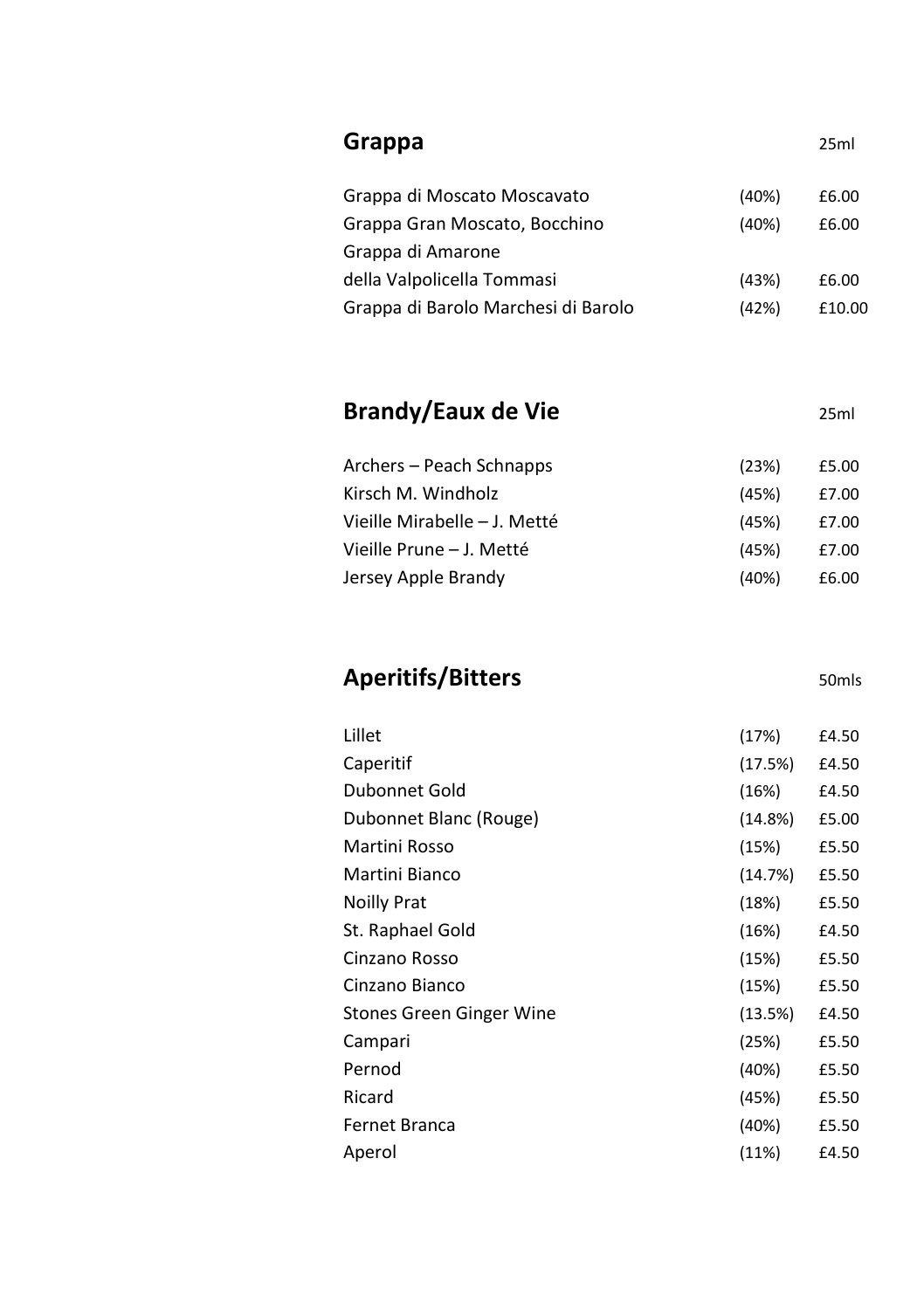| <b>Speciality Rums</b>        |         | 25ml   |
|-------------------------------|---------|--------|
| El Dorado 15 Yrs (Guyane)     | (43%)   | £7.00  |
| Santa Teresa 1796 (Venezuela) | (40%)   | £12.00 |
| Tidal (Jersey)                | (40%)   | £8.00  |
| Indica Rum 8 Yrs (Jersey)     | (40%)   | £6.50  |
|                               |         |        |
| <b>Rum</b>                    |         | 25ml   |
| Cachaça Sagatiba              | (38%)   | £4.50  |
| Bacardi (White)               | (37.5%) | £5.00  |
| Lamb's Navy (Dark)            | (40%)   | £5.00  |
| Pusser's Gunpowder Proof      | (54.5%) | £5.50  |
| Mount Gay Eclipse             | (43%)   | £5.50  |
| Malibu                        | (21%)   | £4.50  |
| Chairman's Reserve Spiced Rum | (40%)   | £5.00  |
| Spiced Indica Rum             | (40%)   | £6.50  |
| Rumish                        | (0%)    | £6.00  |
|                               |         |        |
| <b>Tequila</b>                |         | 25ml   |
| Jose Cuervo Silver            | (38%)   | £5.00  |

Patron Silver (40%) £7.00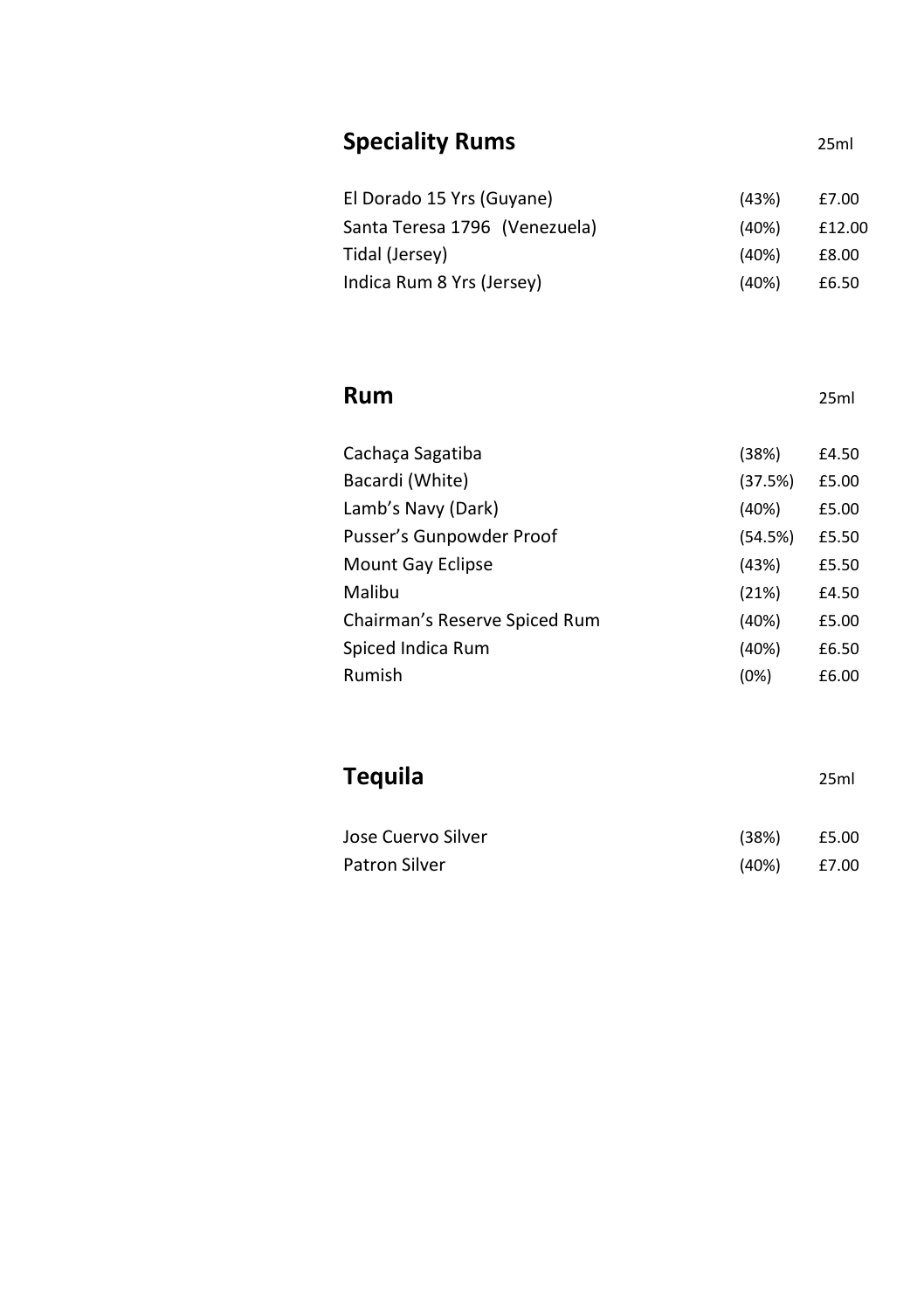| Gin                                      |            | 25ml  |
|------------------------------------------|------------|-------|
| Gordon's (England)                       | (37.5%)    | £6.00 |
| Plymouth (England)                       | (41.2%)    | £6.00 |
| Tanqueray (England)                      | (43.1%)    | £6.50 |
| Tangueray No. 10 (England)               | (47.3%)    | £7.00 |
| Tangueray (Alcohol Free) (England)       | (0 %)      | £6.00 |
| Bombay Sapphire (England)                | (40%)      | £6.50 |
| Hendrick's (Scotland)                    | (41.4%)    | £6.00 |
| Williams Chase (England)                 | (48%)      | £6.50 |
| Monkey 47 (Germany)                      | (47%)      | £6.50 |
| The Botanist (Scotland)                  | (46%)      | £6.50 |
| Salcombe (England)                       | (44%)      | £6.00 |
| Salcombe Dry Rosé (England)              | $(41.4\%)$ | £7.00 |
| Eden Mill (Scotland)                     | (42%)      | £7.00 |
| Wheadon's Rock Samphire                  |            |       |
| Pink Grapefruit (Guernsey)               | (46%)      | £7.50 |
| Sippin Rhubarb (Jersey)                  | (42%)      | £6.50 |
| Sippin Just Gin (Jersey)                 | (42%)      | £6.50 |
| Sippin Beach (Jersey)                    | (42%)      | £6.50 |
| Sippin Unusual Citrus (Jersey)           | (42%)      | £6.50 |
| Sippin Vir - Giin (Alchol Free) (Jersey) | (0%)       | £6.00 |
| Seedlip (Alcohol Free)                   | (0%)       | £6.00 |

### **Vodka** 25ml

| Smirnoff Red            | (37.5%) | £5.00 |
|-------------------------|---------|-------|
| Zubrowka – Bisson Grass | (37.5%) | £6.00 |
| <b>Belvedere</b>        | (40%)   | £6.50 |
| Grey Goose              | (40%)   | £6.50 |
| Ketel One Citroen       | (40%)   | £6.00 |
| Royal Mash              | (40%)   | £6.50 |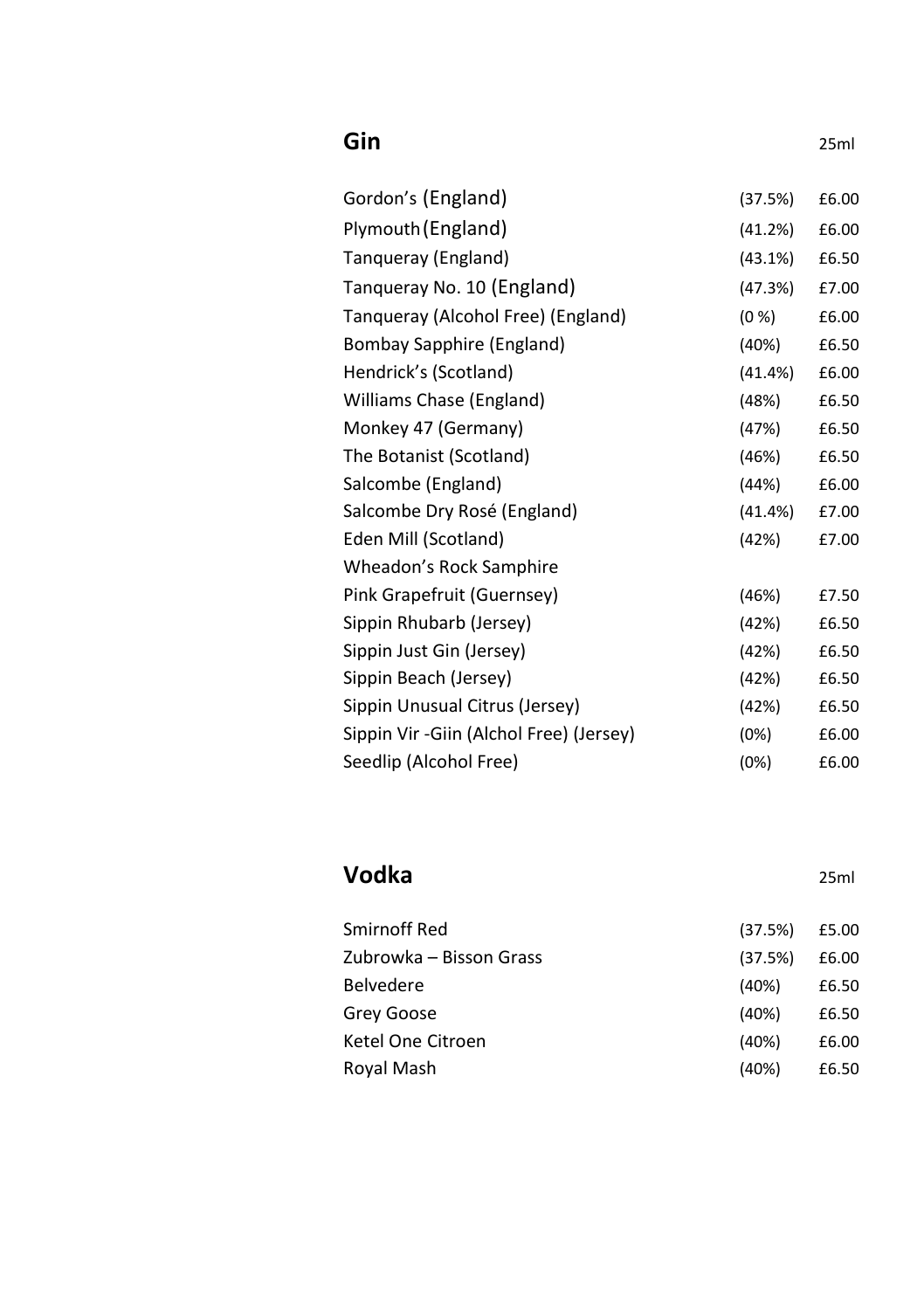| <b>Sherry</b>                    | 50 <sub>mls</sub> |
|----------------------------------|-------------------|
| Tio Pepe – Gonzales Byass – Fino | £5.00             |
| Hidalgo Pastrana Manzanilla      | £6.00             |
| Hidalgo Amontillado              | £6.50             |
| Hidalgo Pedro Ximenez Triana     | £6.75             |
| Harveys Bristol Cream            | £5.00             |
|                                  |                   |

# **Bottle Beers, Lagers and Ciders**

| Erdinger (Alcohol Free) 500ml              | (0.5%)    | £7.00 |
|--------------------------------------------|-----------|-------|
| Estrella Galicia (Alcohol Free) 330ml      | (0%)      | £5.75 |
| Brewdog, Punk IPA (Alcohol Free) 330ml     | $(0.5\%)$ | £6.25 |
| Nirvana Brewery Lager (Alcohol Free) 330ml | (0.3%)    | £6.50 |
| Peroni 330ml                               | $(5.1\%)$ | £6.25 |
| Beck's 330ml                               | (4.8%)    | £6.00 |
| Budweiser 330ml                            | (4.5%)    | £6.25 |
| Heineken Export 330ml                      | (5%)      | £6.00 |
| Stella Artois 330ml                        | (5%)      | £6.25 |
| Guinness 440ml                             | $(4.1\%)$ | £6.25 |
| Liberation IPA 500ml                       | $(4.8\%)$ | £7.00 |
| Liberation Ale 500 ml                      | (4%)      | £6.75 |
| Brewdog, Punk IPA 330ml                    | (5.6%)    | £6.50 |
| Brewdog, Vagabond, (Gluten Free) 330ml     | (4.5%)    | £6.50 |
| Brewdog, Dead Pony Club IPA 330ml          | (3.8%)    | £6.50 |
| Wylwood Organic Cider 500ml                | $(6.0\%)$ | £6.75 |
| Jersey Branchage Cider 500ml               | $(6.0\%)$ | £7.25 |
| Rekorderlig Strawberry-Lime Cider 500ml    | $(4.0\%)$ | £6.50 |